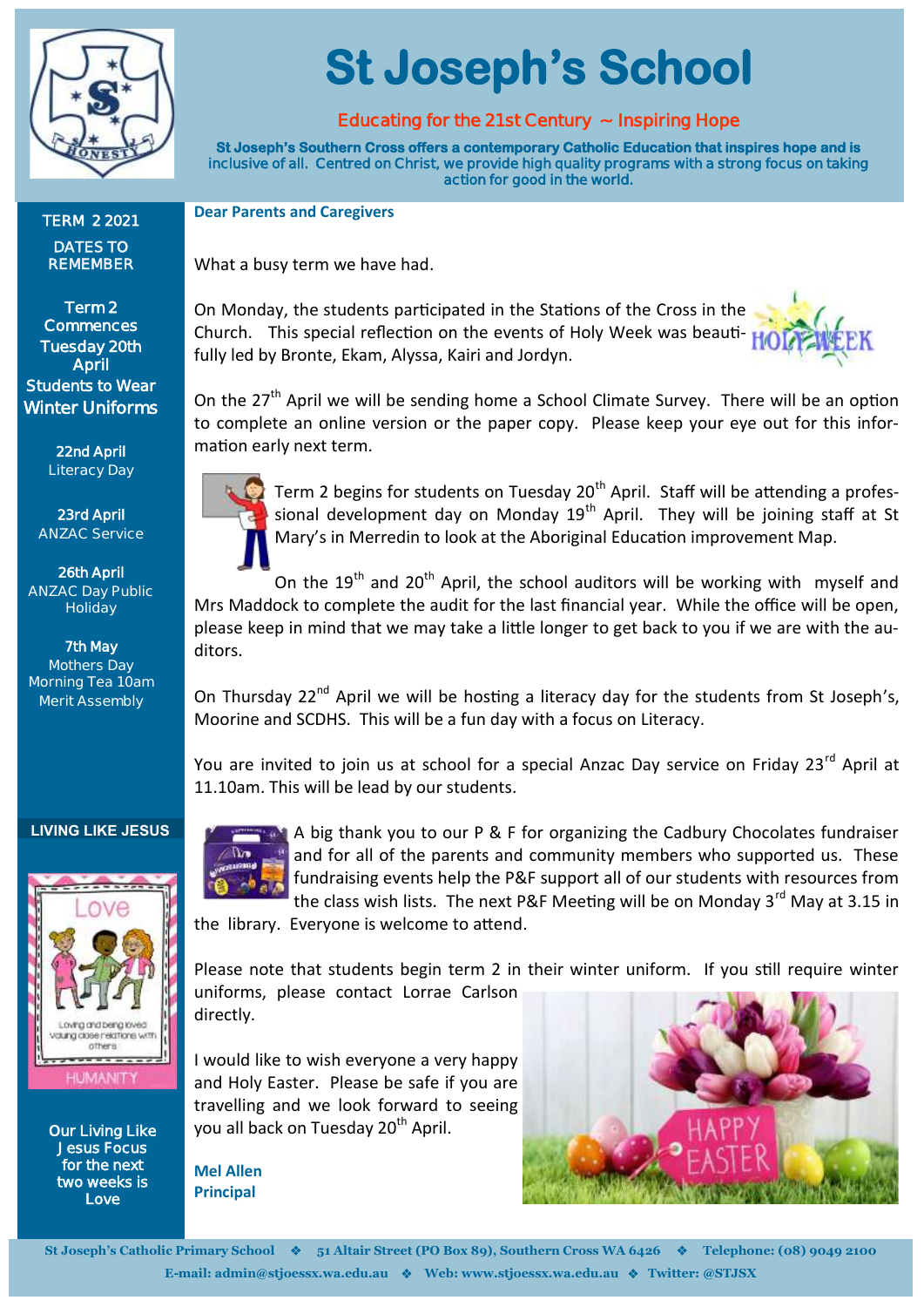

# **Early Years**

Students in the Early Years Classroom have been busy this term learning about recounts. We focused on the text We're Going on a Bear Hunt by Michael Rosen. As a class we went on our own bear hunt and changed the text to made it our own, calling it "We Went on a Bear Hunt". The students thoroughly enjoyed this and were excited to retell the events. We worked together to make actions to the class bear hunt, then retold the events through role play and visual arts.

Later in the term a snake visited our school, students chose to write and retell a recount of the snake visit. In small groups students took their friends on their own snake hunt. Then successfully finished a recount through writing and roleplay.



# We 're Going on a Bear Hunt

*Core Values ~ We are honest and courageous and strive to follow in the footsteps of Jesus ~ We respect that we are all different and unique, and are willing to share our talents with others ~ We demonstrate fairness to all in our school community*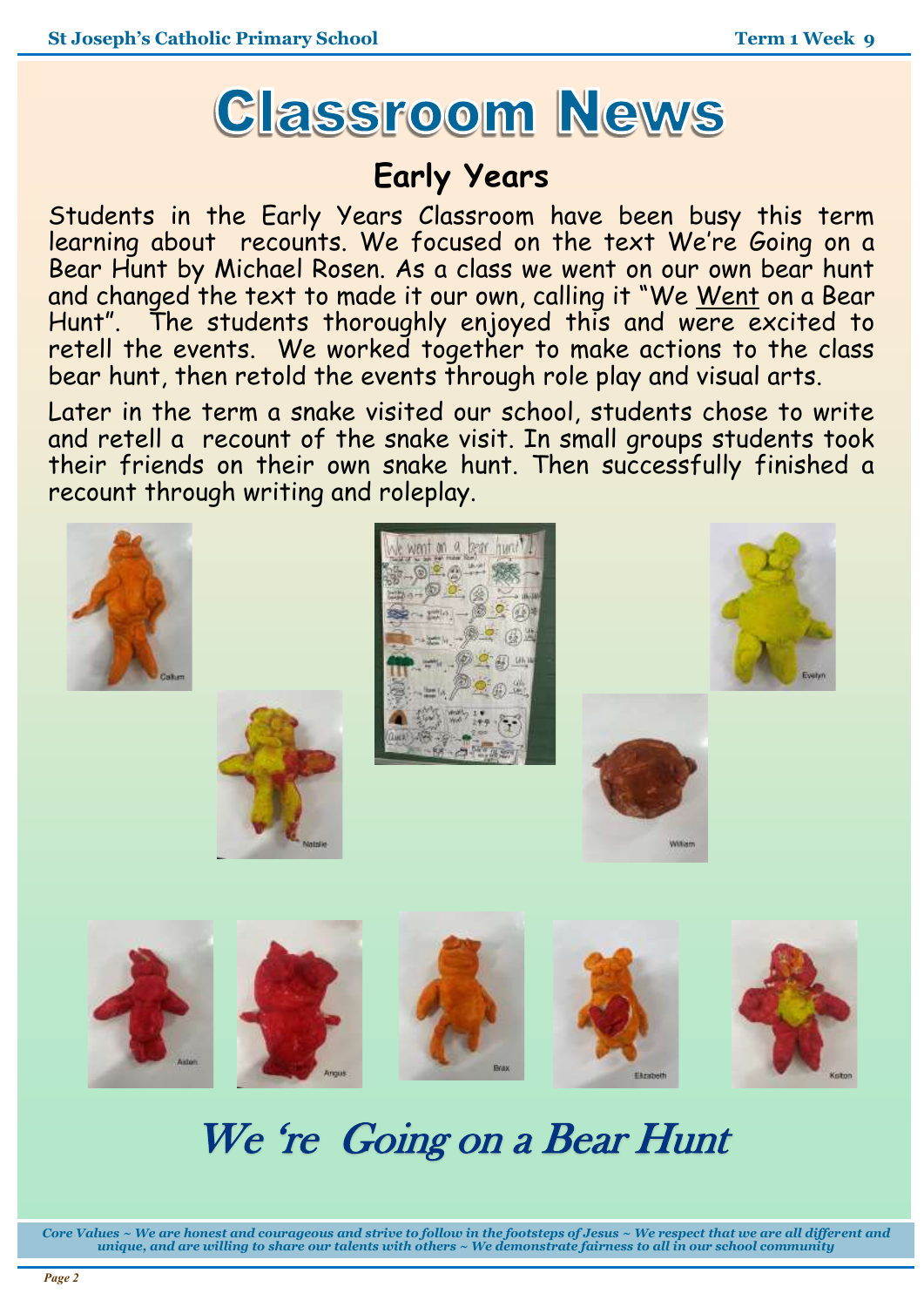## **Prayer of the Week**

God made you and God made me, He made the world for us to see. God loves you and long ago, He sent his Son to tell us so. Jesus showed us many things, To love and share and dance and sing. To learn and pray, to help and care,



## He promised he'd always be there. He died but then came back to life, let's celebrate for he's alive! Amen.

## **Reflection**

The celebration of Palm Sunday, the Last Supper, the crucifixion and death of Jesus on Good Friday and his Resurrection on Easter Sunday make this an important and uplifting week in our school and in the Catholic Church.

We eat hot cross buns on Good Friday to remind us that Jesus died on the cross for us. This tradition began over 600 years ago. It is also the reason why there is a  $\frac{1}{2}$  cross in every classroom – the cross is  $\frac{1}{2}$ <br>the seminder of a deep and the reminder of a deep and compassionate love.



The Easter bunny also gets to play a part.

The hare or rabbit's burrow helped the animal's adoptions as part of Easter celebrations. Believers saw the rabbit coming out of its underground home as a symbol for Jesus coming out of the tomb. The sharing of eggs is the sign of the resurrection – new life for one and all.

Adapted from Mary Mudge

#### **EASTER SERVICE TIMES**

Fri 26 March 6:30pm - Stations of the Cross

Thurs 1 April 6:30pm - Mass of the Lord's Supper\*

Fri 2 April 3:00pm - Commemoration of the Lord's Passion\*

Sat 3 April 6:30pm - Easter Vigil Mass\*

Sun 4 April 8:30am - Easter Sunday Mass

\* live-stream available

### **COMMEMORATIVE PAVERS AND MEMORIAL GARDEN**

*Be Quick - Time is running out!!*

**St Joseph's School, in conjunction with our P&F Association, would again like to invite you to be a part of this exciting** 



**initiative, we would like to offer you the opportunity to purchase a personalised engraved brick pavers to be placed at the entrance of the school and will link in with the existing memorial garden and pavers.**

**These pavers are a timeless gesture, having your family remembered for years to come within the school grounds.**

**It is anticipated that orders will be placed at the end of Week 9 of Term 1 2021.** 

**Please share this initiative with past families and staff who have been a part of the St Joseph's Southern Cross community.** 

**Forms are available from the school website to complete electronically and download, as well as from the school office. Please email all completed forms to admin@stjoessx.wa.edu.au or post order forms to PO Box 89, Southern Cross 6426.** 

**If you have any questions, feel free to contact the school office on 9049 2100.**



## **Parish News**

**Our Lady of Montserrat Parish**

*Our parish warmly welcomes those who would like to become Catholic here in this place. In our parish, high school students and adults can present themselves for this of their* 

*own accord. Primary school students usually require at least 1 of their parent/ guardians to be Catholic (so that they will receive ongoing formation in the Catholic faith at home). Exceptions do take place from time to time, so the best thing to do for any interested families is to either contact us at the parish or register your interest with Ms Allen.*

**Weekend Mass Times Saturday 6:30pm Sunday 8:30am Phone : Southern Cross 9049 1049 (Friday to Sunday) Kalgoorlie 9021 2100 (Monday - Thursday) E-mail: kalgoorlie@perthcatholic.org.au Fr. Matthew, Fr. Stephen, Fr. Brennan and Fr. Jeffey**

*Core Values ~ We engage in active learning in a safe and collaborative environment ~ We challenge, motivate and encourage everyone to reach their potential ~ We play our role in protecting God's environment to promote a sustainable future for all*